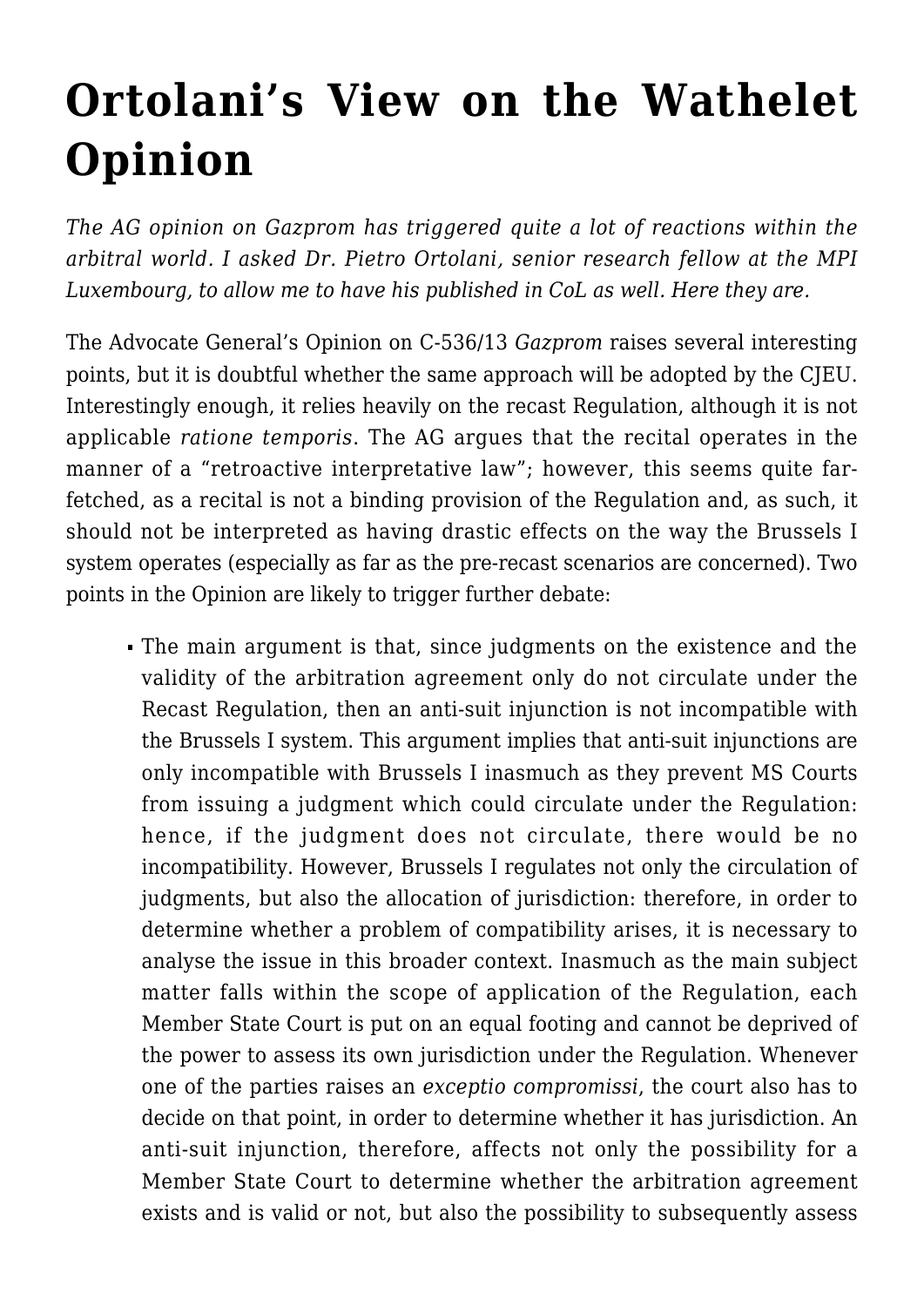the jurisdiction under the Regulation. These two aspects cannot be drastically divided, as they form part of the same assessment on jurisdiction. Therefore, consistently with the subject-matter criterion, it does not seem possible to simply rely on recital 12(2) (which by the way refers to the application of the recognition and enforcement part of the Regulation, rather than jurisdiction) in order to argue that under the Recast Regulation anti-suit injunctions, ordered either by a court or an arbitral tribunal, do not create any problem of compatibility.

In my opinion, the principle of mutual trust forms part of EU public policy. It is the backbone of the Brussels I system, and hence the foundation for a uniform system of jurisdiction and circulation of judgments in civil and commercial matters in the Union. Although according to the AG these provisions "do not compare with respect for fundamental rights", they serve the fundamental purpose of setting forth a European mechanism of justice in civil and commercial matters, in accordance with the goal of enhancing access to justice. Furthermore, the public policy status of mutual trust is evinced by the Regulation itself, according to which the public policy test at the recognition and enforcement stage does not apply to jurisdiction. Hence, the requested Member State Court cannot reassess the jurisdiction of the first Court, but it is bound to accept it. This entails that there can never be an assessment of jurisdiction by a Member State Court which runs contrary to public policy, because of mutual trust. The Regulation, in other terms, sets forth an absolute presumption of compatibility of the first Court's assessment with public policy. But then, if that is the case, we must conclude that mutual trust must form part of public policy itself, in order to justify such absolute presumption and to impose a limit to the public policy ground for denial of recognition and enforcement under the Regulation. In this sense, the AG did not take into account several arguments arising out of the Recast, such as the fact that the abolition of *exequatur* clearly militates in favour of a reinforcement of the principle of mutual trust, rather than its marginalization.

In any case, the Opinion offers many extremely interesting insights on the complex interplay between arbitration and court litigation in the EU. It remains to be seen whether the Court will consider the questions admissible – in the case at hand, that is quite debatable. As a follow-up to this debate, I take the chance to refer you to the forthcoming EU Parliament Study on the legal instruments and